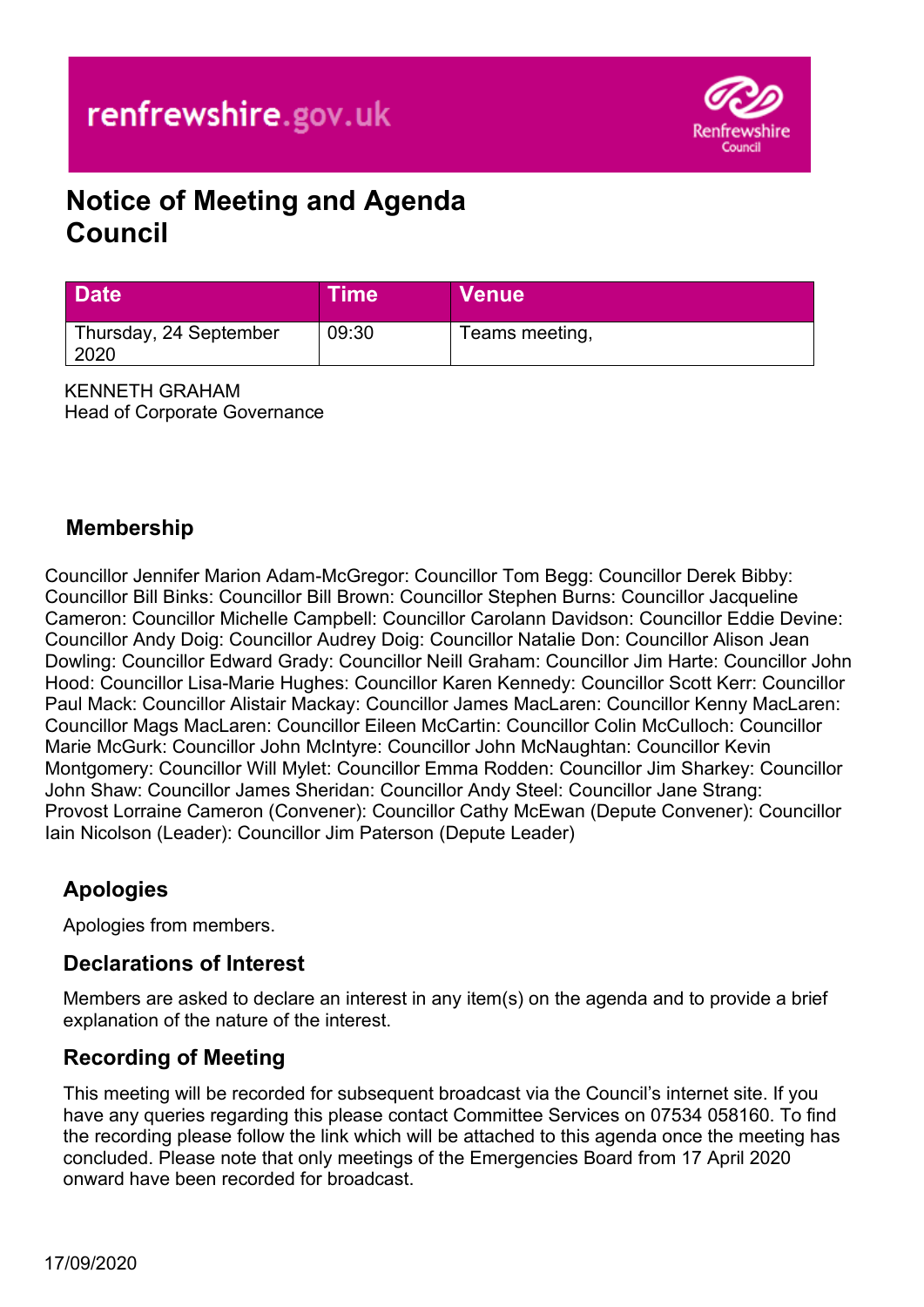# **Recording of meeting of Renfrewshire Council Part 1 of 4 - 24 September 2020**

<https://www.youtube.com/watch?v=-rC5gSWnpRg>

# **Recording of meeting of Renfrewshire Council Part 2 of 4 - 24 September 2020**

<https://www.youtube.com/watch?v=uAG6dELgEBM&t=9s>

**Recording of meeting of Renfrewshire Council Part 3 of 4 - 24 September 2020**

<https://www.youtube.com/watch?v=dWJewRT4SuM>

**Recording of meeting of Renfrewshire Council Part 4 of 4 - 24 September** 

**2020**

[https://www.youtube.com/watch?v=fTCa\\_NYKIv4](https://www.youtube.com/watch?v=fTCa_NYKIv4)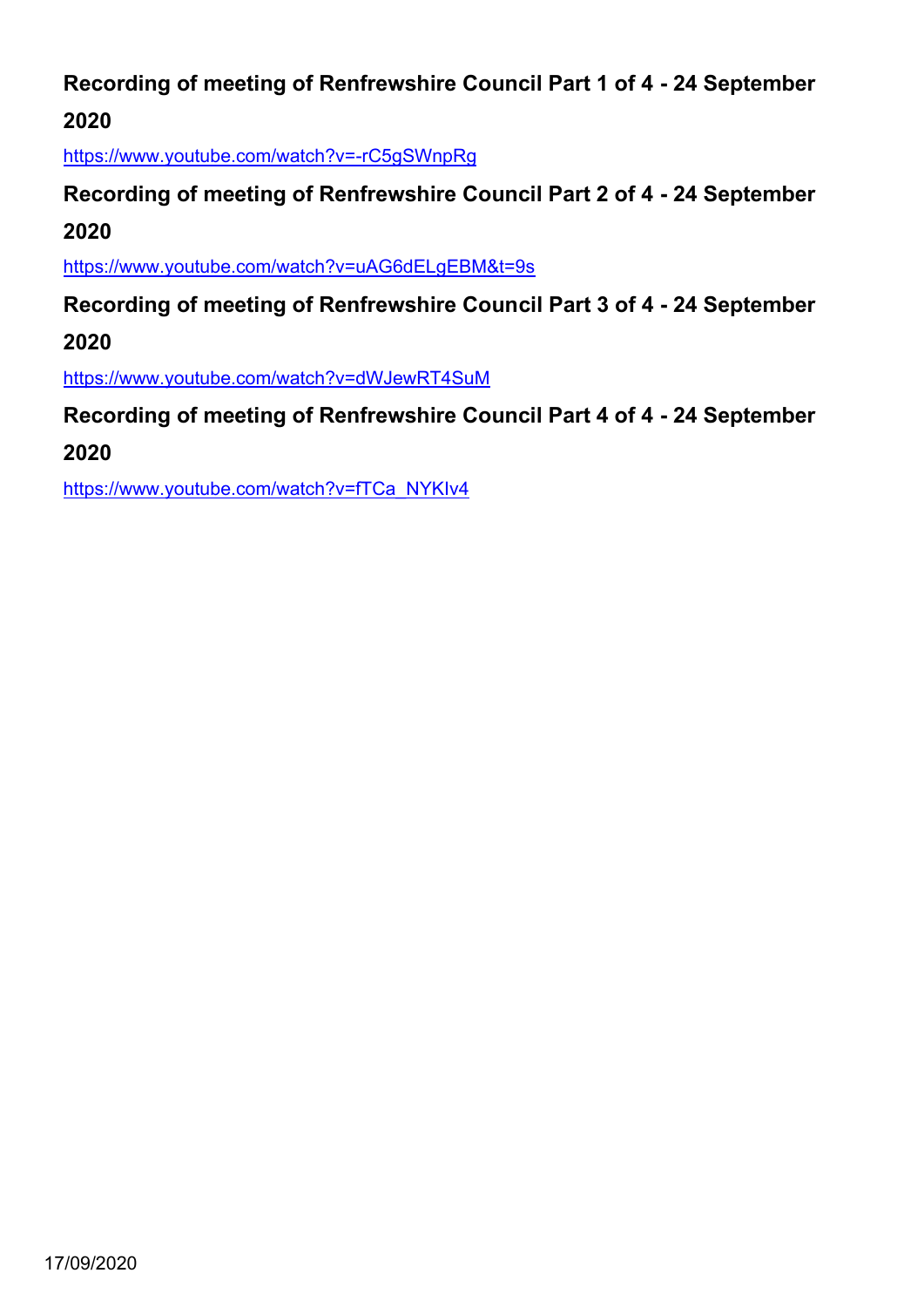## **1 Minutes of Meetings of Council, Boards and Panels**

## **(attached separately)**

Emergencies Board, 19 June 2020, pages 1-4 Council, 25 June 2020, pages 5-14 Placing Requests and Exclusions Appeals Panel, 29 June 2020, pages 15-18 Placing Requests and Exclusions Appeals Panel, 1 July, 2020, pages 19-22 Placing Requests and Exclusions Appeals Panel, 3 July 2020, pages 23-26 Emergencies Board, 3 July 2020, pages 27-32 Placing Requests and Exclusions Appeals Panel, 6 July 2020, pages 33-34 Emergencies Board, 17 July 2020, pages 35-40 Communities, Housing and Planning Policy Board, 18 August 2020, pages 41-56 Regulatory Functions Board, 19 August 2020, pages 57-62 Education and Children's Services Policy Board, 20 August 2020, pages 63-70 Audit, Risk and Scrutiny Board, 24 August 2020, pages 71-76 Infrastructure, Land and Environment Policy Board, 26 August 2020, pages 77-86 Personnel Appeals and Applied Conditions of Service Appeals Panel, 27 August 2020, pages 87-88 Regulatory Functions Board, 27 August 2020, pages 89-92 Placing Requests and Exclusions Appeals Panel, 1 September 2020, pages 93-94 Finance, Resources and Customer Services Policy Board, 2 September 2020, pages 95-106 Regulatory Functions Board, 3 September 2020, pages 107-110 Emergencies Board, 4 September 2020, pages 111-114 Local Review Body, 8 September 2020, pages 115-116 Leadership Board, 16 September 2020 (to follow) Regulatory Functions Board, 17 September 2020 (to follow) Emergencies Board, 18 September 2020 (to follow) Audit, Risk and Scrutiny Board, 21 September 2020 (to follow) **2 Financial Outlook 2021-2023** Report by Director of Finance & Resources **9 - 28 3 Impact of COVID-19 on Renfrewshire's Communities**  Report by Chief Executive **29 - 42 4 Renfrewshire Economic Update – September 2020 43 - 58**

Report by Chief Executive

**5 Update on Audited Annual Accounts 2019/20 59 - 62**

Report by Director of Finance & Resources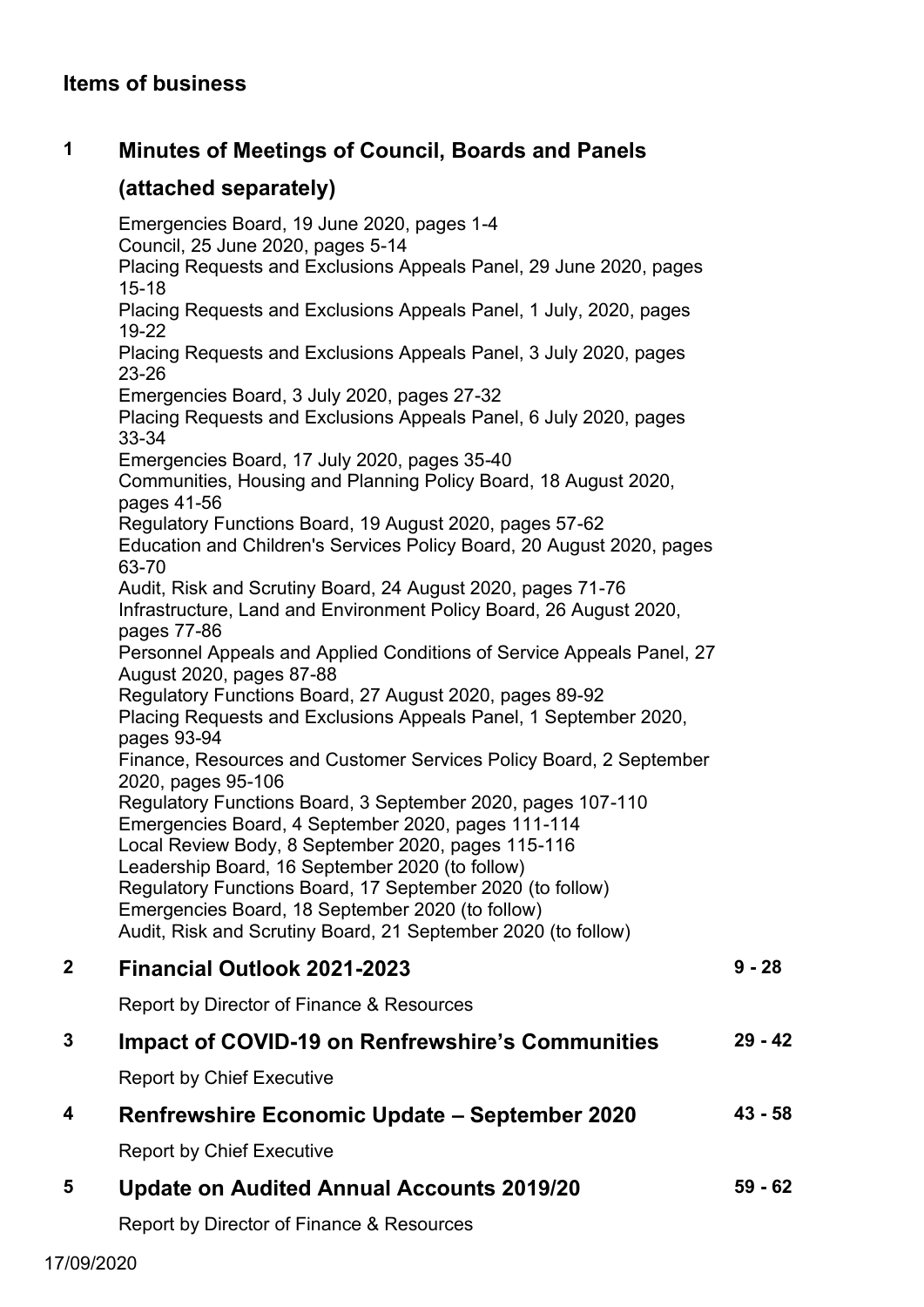| 6 | Governance Arrangements until 17 December 2020               | $63 - 68$  |
|---|--------------------------------------------------------------|------------|
|   | Report by Director of Finance & Resources                    |            |
| 7 | <b>Timetable of Meetings</b>                                 |            |
|   | Report by Director of Finance & Resources                    |            |
| 8 | <b>Annual Report of Chief Social Work Officer</b>            |            |
|   | <b>Report by Chief Social Work Officer</b>                   |            |
| 9 | <b>Annual Report of Community Protection Chief Officers'</b> | $97 - 130$ |
|   | Group                                                        |            |
|   |                                                              |            |

Report by Chief Executive

#### **10 Audit, Risk & Scrutiny Board review of The Effectiveness 131 - 150**

# **of Fair Trade (Lead Officer Craig Doogan) in Renfrewshire**

Report by Lead Officer on behalf of the Audit, Risk & Scrutiny Board

#### **11 Notice of Motion 1 by Councillors Devine and Sharkey**

"Webcasting of Policy Board Meetings

Council in recognising that it should meet the needs of communities into the future agrees to extend the current arrangements for webcasting Council meetings to the following Boards and their successors, from the next cycle of Boards:

Audit, Risk and Scrutiny Board Cross Party Sounding Board Finance, Resources and Customer Services Policy Board Petitions Board Community, Housing and Planning Policy Board Education and Children's Service Board Infrastructure, Land and Environment Board Leadership Board Police and Fire & Rescue Scrutiny Sub-committee"

# **12 Notice of Motion 2 by Councillors Binks and J MacLaren**

"In view of the suggestion that Howwood might lose the two school crossing patrollers, has yet again highlighted the very dangers that the children and residents of Howwood encounter every day in trying to cross the B787 that runs straight through the village and the B776 Bowfield Road.

Council should give strong consideration to erecting a pedestrian controlled crossing close to the junction of these two roads within the Village. Argument has been put forward before with regard to this possibility but rebuffed as being not feasible because of the site lines. This problem surely can be mitigated by the installation of highly visible warning signs at both entrances to the village stating that there is a pedestrian controlled crossing ahead.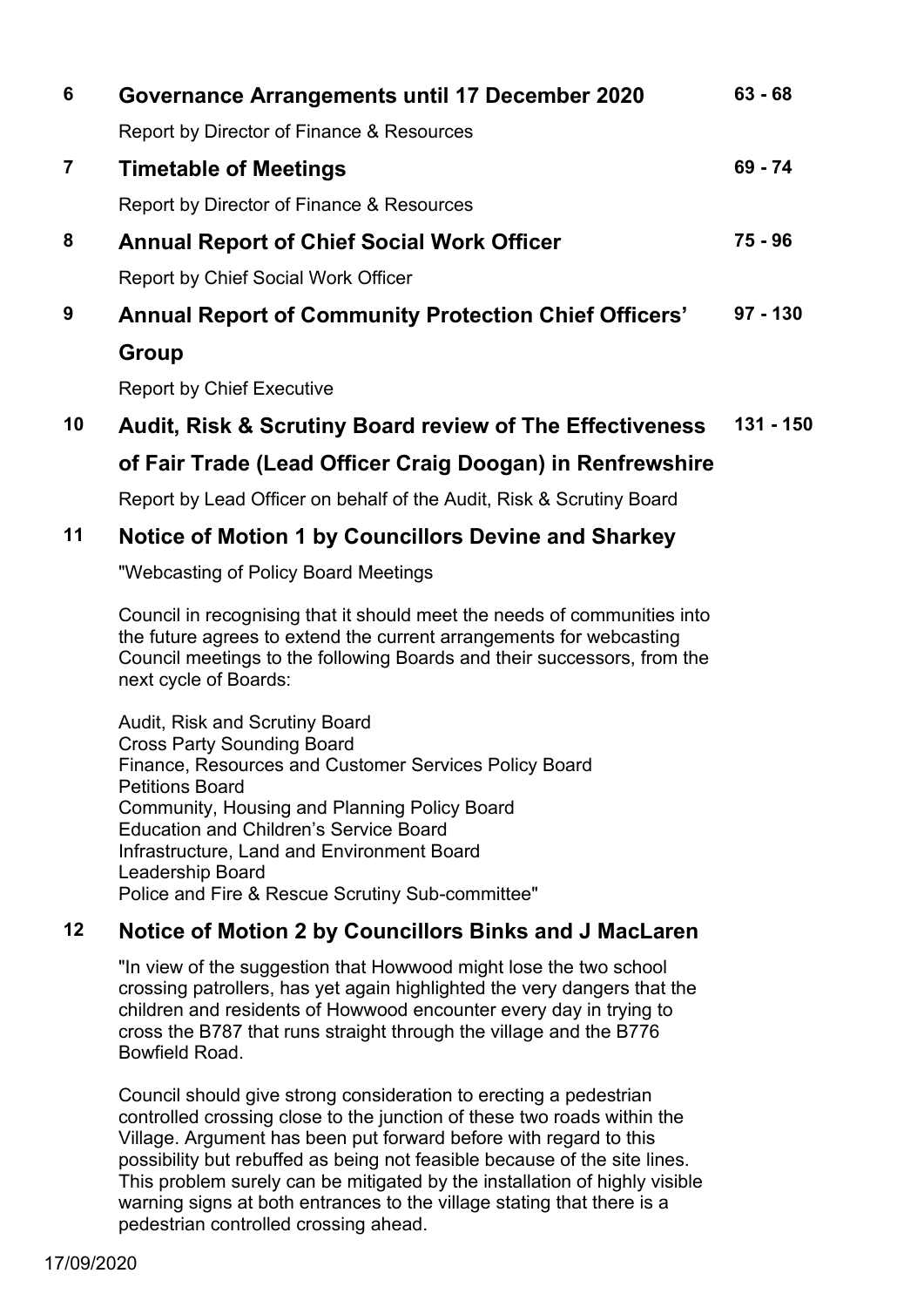I would ask the Council, as a matter of priority and the safety of our children, to arrange a public meeting in the village to discuss this issue."

#### **13 Notice of Motion 3 by Councillors Binks and J MacLaren**

"A number of schools including Howwood PS and Bridge of Weir PS are missing or recently have had the threat of losing their school crossing patroller. Council notes the concerns of parents about potentially losing their school's crossing patroller and believes that the allocation of school crossing patrollers should be based primarily on child safety. Council has, for a number of years, been short of these crossing patrollers. Council must do more to recruit and retain patrollers and have additional staff trained to step in when one becomes unavailable. Council must bring a report to the next Education Policy Board on the steps being taken to fill missing positions or suggest alternative measures such as installing pedestrian crossings."

#### **14 Notice of Motion 4 by Councillors Burns and K MacLaren**

"Council contacts the UK Government to request they work with the BBC to offer free TV licence to all over 75 during Covid and moving forward."

#### **15 Notice of Motion 5 by Councillors Andy Doig and Hood**

"Commemorative Plaque for Mr John Fraser, Founder of the Co-Operative Society in Johnstone

This Council recognizes, in this the 200th anniversary of the 1820 Radical Uprising, the legacy of peaceful reform and belief in social justice, which the Radicals left to the people of Renfrewshire.

In particular, Council wishes to honour the memory of 1820 Radical, and Johnstone Schoolmaster, Mr John Fraser, who became Editor of the Scottish Chartist newspaper, *the True Scotsman*, and founded the Johnstone Co-Operative Society in 1866.

Council, accordingly, agrees to erect a plaque to his memory in Johnstone town hall".

#### **16 Notice of Motion 6 by Councillors Andy Doig and Hood**

"Road Crossing and Upgrade of Lochwinnoch Railway Station

"Council reiterates its demand for Network Rail/Scotrail to review the parking provisions and lack of access, for both able bodied and disabled users, at Lochwinnoch Train Station.

Council calls on Renfrewshire's MP's to lobby the Westminster Government to deliver UK infrastructure investment, and calls on Renfrewshire's MSP's to lobby the Transport Secretary in Holyrood to nominate Lochwinnoch for improved access and car parking space.

Council resolves to honour its previous pledge to upgrade both the footpath at the bridge on the A761 to the Train Station, and provide a suitable crossing to the Train Station to ensure it is fully accessible, within the next two financial years".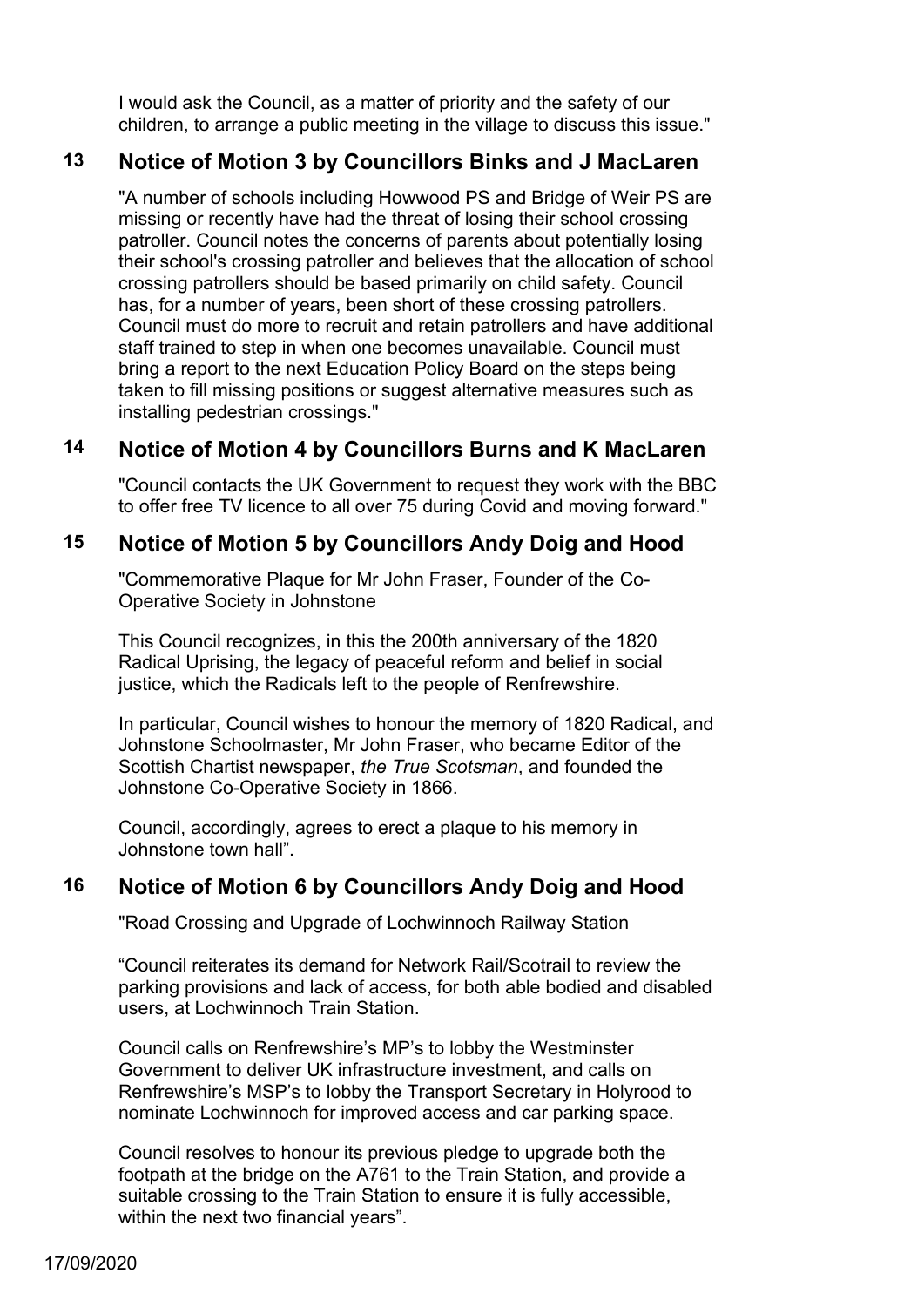## **17 Notice of Motion 7 by Councillors Andy Doig and Hood**

"Upgrade and Dualling of the A737

"This Council notes the long-standing campaign by residents of Howwood, Kilbarchan, and Lochwinnoch, to get the A737 upgraded and dualled between the Roadhead Roundabout, outside Lochwinnoch, and Kilbarchan. Council further recognizes the compelling case from a health and safety and economic development perspective for this to happen.

Council accordingly calls for the Scottish Government to agree to the upgrade and dualling of the A737 as intimated above, and to give a timescale and budget for his completion".

#### **18 Notice of Motion 8 by Councillors Campbell and Paterson**

"This council calls on the Chief Executive and the Director of Children's Services to work with the Scottish Government, Education Scotland, COSLA and teaching unions to produce and implement anti-racist teaching resources into the school syllabus. Further, to include education on Britain's use of its people from across the British Colonies in the great wars, to recognise the longstanding effects of colonialism around the world and to teach the facts in their entirety on the regrettable and significant part Britain played in the slave trade economy.

Council also calls upon the Director of Children's Services to provide training and guidance to educators to discuss sensitive topics around racism, the role of Britain and its imperialist influence and equipping them with the confidence and support needed to teach this necessary education."

#### **19 Notice of Motion 9 by Councillors Andy Doig and**

#### **McCartin**

"City Deal Cabinet Reform

This Council:

• Recognises that clarity and transparency are crucial in the delivery of the City Deal projects for Renfrewshire.

• Notes the concerns of The Accounts Commission's report Scotland's City Region and Growth Deals on City Deal governance.

• Believes that the Convenership of the Glasgow Region City Deal Cabinet should rotate on an equal basis between the Glasgow City Deal Local Authorities.

• Believes that the Chief Executive Officers of the Glasgow City Deal Local Authorities should convene the Chief Executives Group on a rotational basis, in conjunction with the rotation of the City Deal Cabinet Convenership.

• Calls for reform of the City Deal Cabinet's Protocols to ensure that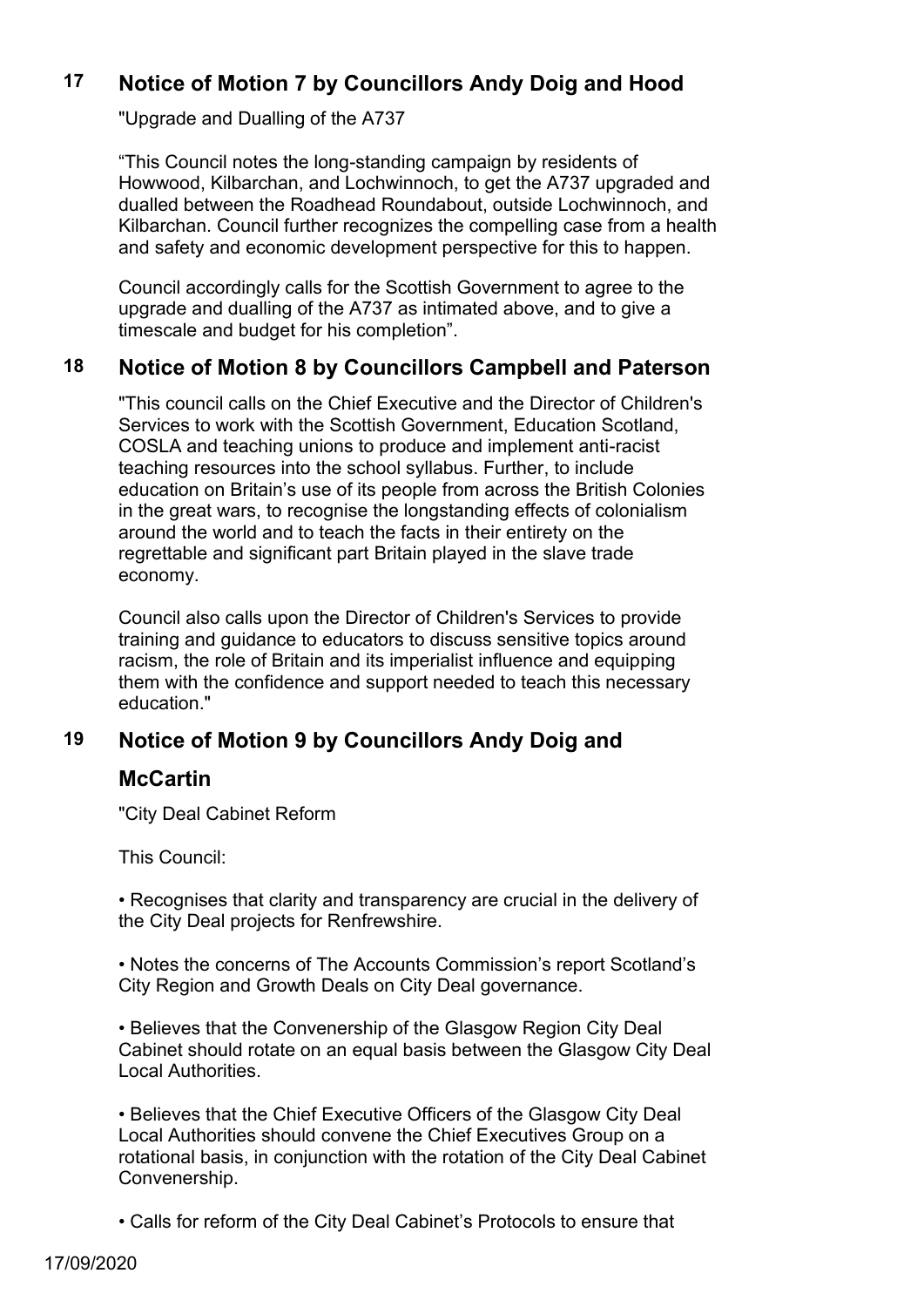agreed City Deal projects can be changed with the approval of the relevant local authority."

# **20 Notice of Motion 10 by Councillors Andy Doig and**

#### **McCartin**

"Reform of Hate Crime Bill

This Council agrees with the sentiment behind the proposed Hate Crime Bill, which the SNP Government is currently promoting through Holyrood, but calls for radical amendment of the Bill to ensure it does not undermine free speech.

In particular, Council demands that the intention to commit hate crime should be enshrined in the Bill as a core principle, as should a clause which defends satire under Scots law as protected speech in order to defend the rights of artists, comedians, and writers".

## **21 Notice of Motion 11 by Councillors McCartin and Andy**

# **Doig**

"Realistic Wage for Social Care Workers

Council declares its deep felt appreciation and gratitude to social care workers in Renfrewshire who, since the beginning of the Covid 19 crisis, are supporting the most vulnerable in society.

Council believes it is vital that social care workers are given a realistic wage commensurate to their responsibilities, and rising to that comparable with junior nurses. Council calls on both private and public sector providers of social care to work collectively to deliver that aim as soon as possible".

Council welcomes the decision by the Scottish Government to review adult social care in Scotland with a view to establishing a National Care Service."

# **22 Notice of Motion 12 by Councillors Paterson and J**

# **Cameron**

"Independent Care Review

Council welcomes the publication of the final report of the Independent Care Review and acknowledges the findings; Commits to engaging with all relevant stakeholders and most importantly Care Experience young people, including the Renfrewshire Children's Champions Board to discuss necessary changes to ensure that 'The Promise' is kept and that our children and young people grow up to be loved, safe and respected and that they realise their full potential; Agrees that following engagement a delivery plan be brought to a future Education and Children's Service Policy Board for the consideration of elected members."